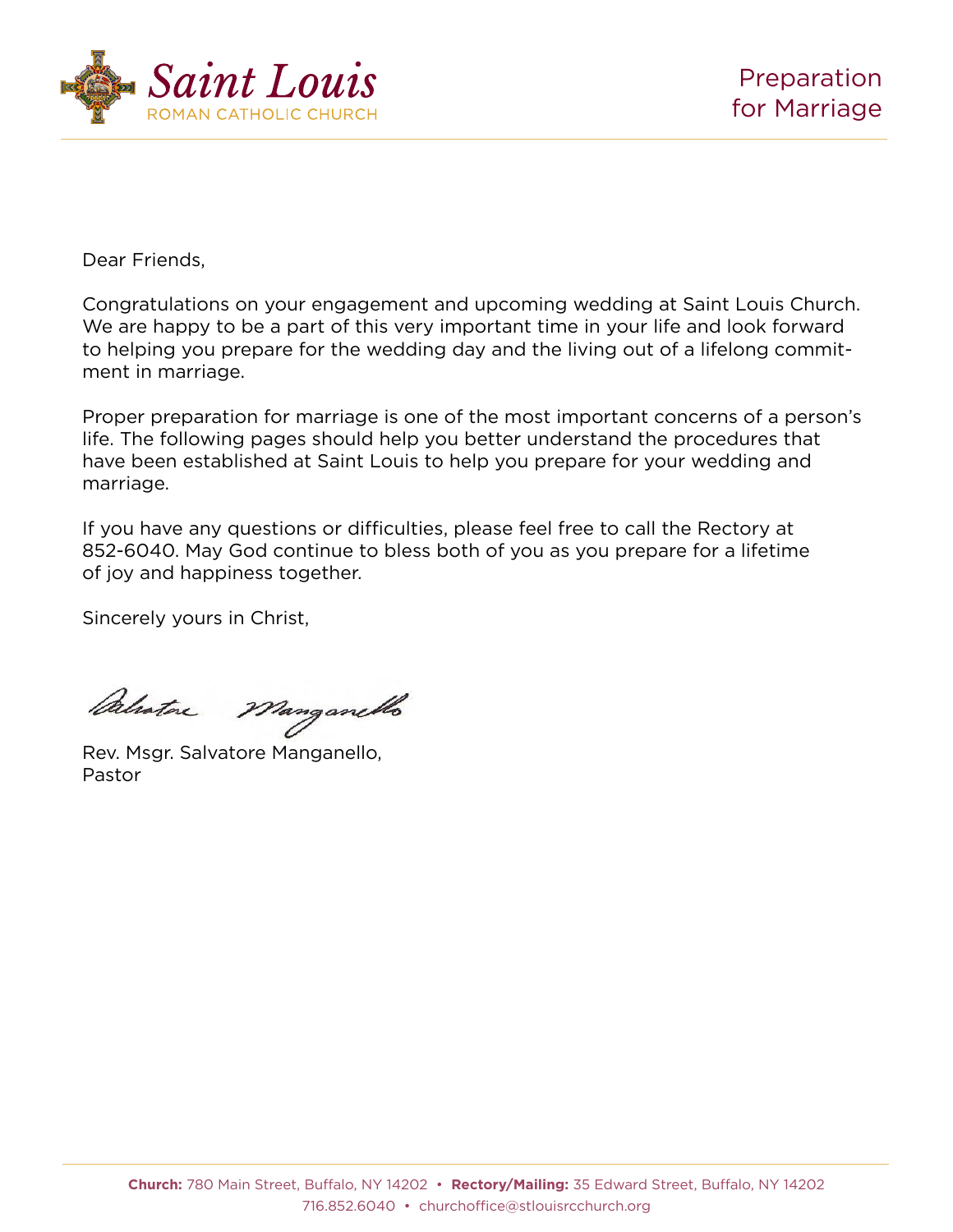

## 1. MEETING WITH THE PRIEST

Each couple normally meets with the priest twice before the wedding. The first meeting gives the priest and the couple the opportunity to know each other. At this time, the priest will seek to ascertain if the couple has a mature understanding of Marriage in the Catholic Church. He will also determine whether or not the couple is free to be married at St. Louis Church. This will require current copies of couple's baptismal certificates. Proof of baptism is required for both parties.

Either the bride or the groom must bring a Letter of Recommendation from their Catholic Pastor. The priest will also outline with the couple what should be done before the wedding. A wedding time and date will be established during this meeting.

The second meeting with the priest takes place after the couple has been into the formal engagement for a period of time and completed a marriage preparation program. At this juncture, the Pre-Nuptial Investigation will be continued. If not previously done, the rehearsal date is scheduled and the particulars of the Wedding Ceremony are discussed.

It is the responsibility of the engaged couple to set up the appointment times. If the priest is not available when you call, please leave a message so that he will be able to return your call.

## 2. MARRIAGE PREPARATION

Each couple is expected to make some form of marriage preparation. You should make preparations at least six months before the wedding. Enclosed is a list such programs. It is important that you make arrangements early.

Information and reservations for these programs may be made through the Family Life Department at 847-2210 (Monday – Friday 8:30 a.m. – 4:30 p.m.) For couples who may find themselves with special needs, we recommend the **Prelude to** Decision Program operated through Catholic Charities at 856-4494.

1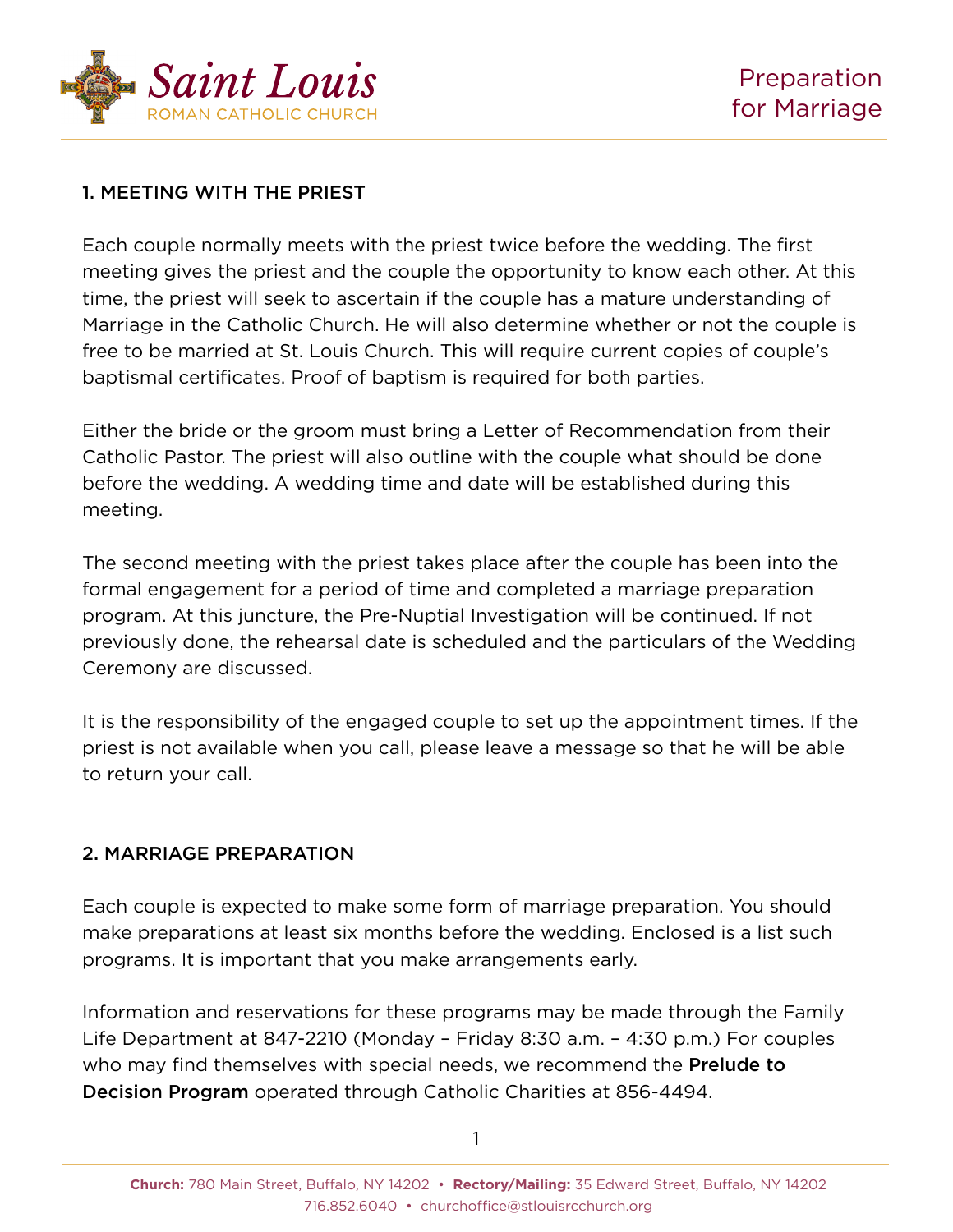

## 3. DOCUMENTS NEEDED

A recent (within six months of your initial visit) copy of your Baptismal Certificate. To obtain your certificate, telephone or write the church of your baptism. (This establishes your freedom to marry in the Church).

A pastor has the privilege and duty to administer the sacraments to his own parishioners. He has no jurisdiction over those who are not members of his parish. Therefore, for non-parishioners, a letter of permission from your proper pastor is necessary.

## 4. MARRIAGE LICENSE

To be married in New York State, you must obtain a New York State Marriage License. This may be obtained from any City or Town Hall in the State. The license becomes valid 24 hours after the time of issuance and is valid for 60 days thereafter. We recommend that you obtain your license about one month before the wedding. Please give the license to the priest at the time of the rehearsal.

## 5. SACRAMENT OF PENANCE

It is strongly recommended that the members of the wedding party go to confession before the wedding. Marriage is a Sacrament, which requires openness to the Lord for the coming of His grace and His powerful help for future happiness. All eligible Catholics are encouraged to receive the Eucharist. Confessions at St. Louis are held each Saturday at 3:30 p.m. or by appointment. You may wish to go in your own parish or you may ask the priest at the rehearsal.

## 6. REHEARSAL

The Wedding Party, parents, and readers should be present for the rehearsal. Please assemble at the church 15 minutes before the scheduled time of the rehearsal.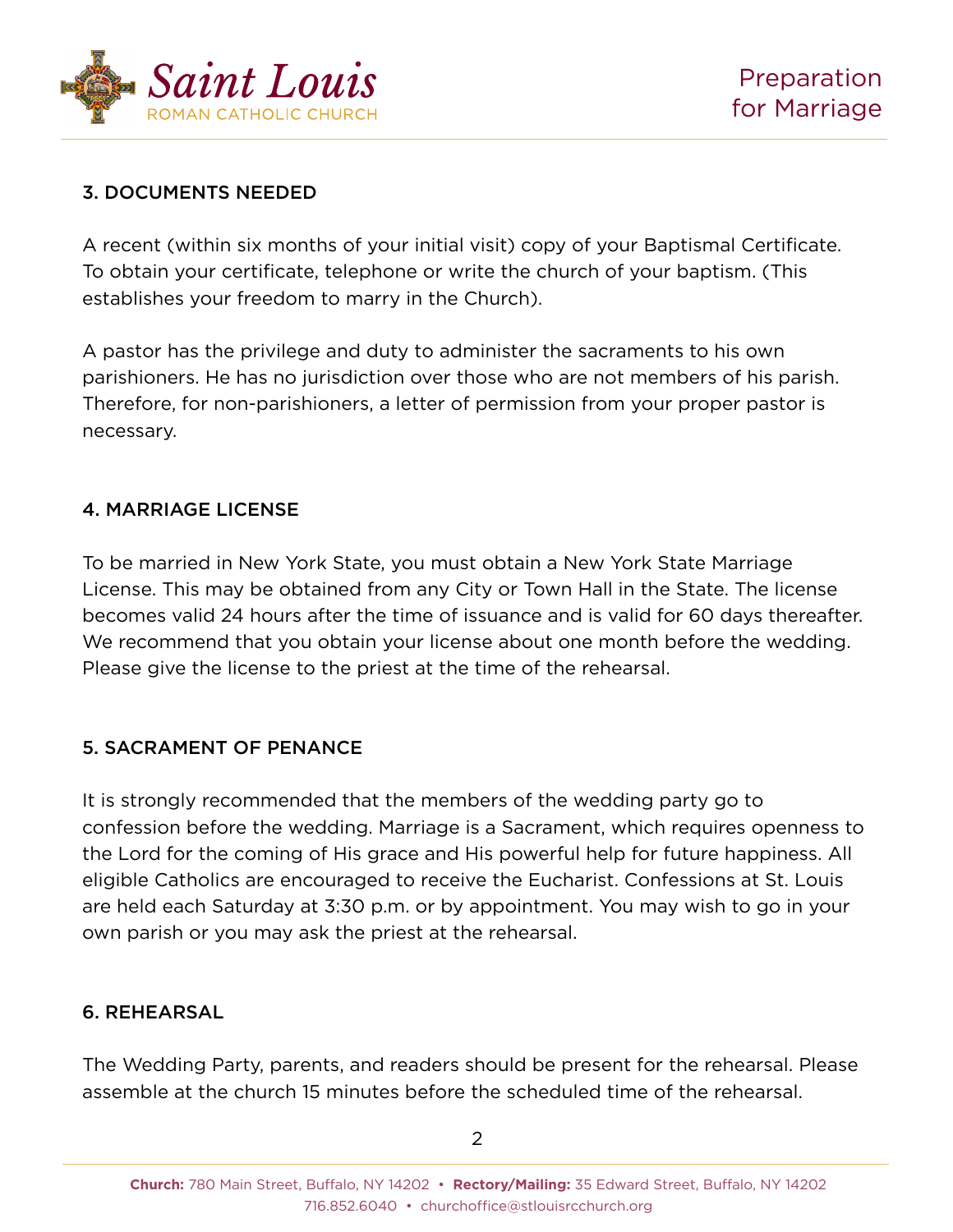

Frequently there will be more than one rehearsal the same evening. Promptness is a courtesy to whoever may follow you. You should bring the following:

> Your Marriage License Your Ceremony Outline (from "Together for Life") Your Wedding Fee (if not paid earlier)

It is the responsibility of the bride and groom to schedule the day and the time of the rehearsal.

\*A wedding coordinator/consultant may not be a part of the rehearsal or the ceremony itself. The coordinator would function for the reception.

## 7. MARRIAGE CEREMONY

Preparation Book: Saint Louis uses the book, Together for Life. This book contains various options for prayers, Scripture readings and vows. The bride and groom indicate their choices on the enclosed selection sheet. This selection sheet should be filled in and returned to the priest on the night of your rehearsal. We strongly encourage you to involve your wedding party, parents, relatives or friends as readers of Scripture. Please make sure the readers have a copy of the readings well in advance so that they can practice. According to church directives only Scripture readings can be used during the Liturgy of the Word.

## 8. MUSIC

If you are in need of an organist, you might wish to consider employing the services of Mr. Frank Scinta (716-907-0466); email Scinta@localnet.com. It is important to make this contact well in advance to make arrangements for the wedding. The organist fee is contingent on several factors:

- 1. The number of musical selections he is expected to play.
- 2. The number of vocalists that he has to accompany.
- 3. The number of other musicians that he is expected to accompany.
- 4. Any additional rehearsals.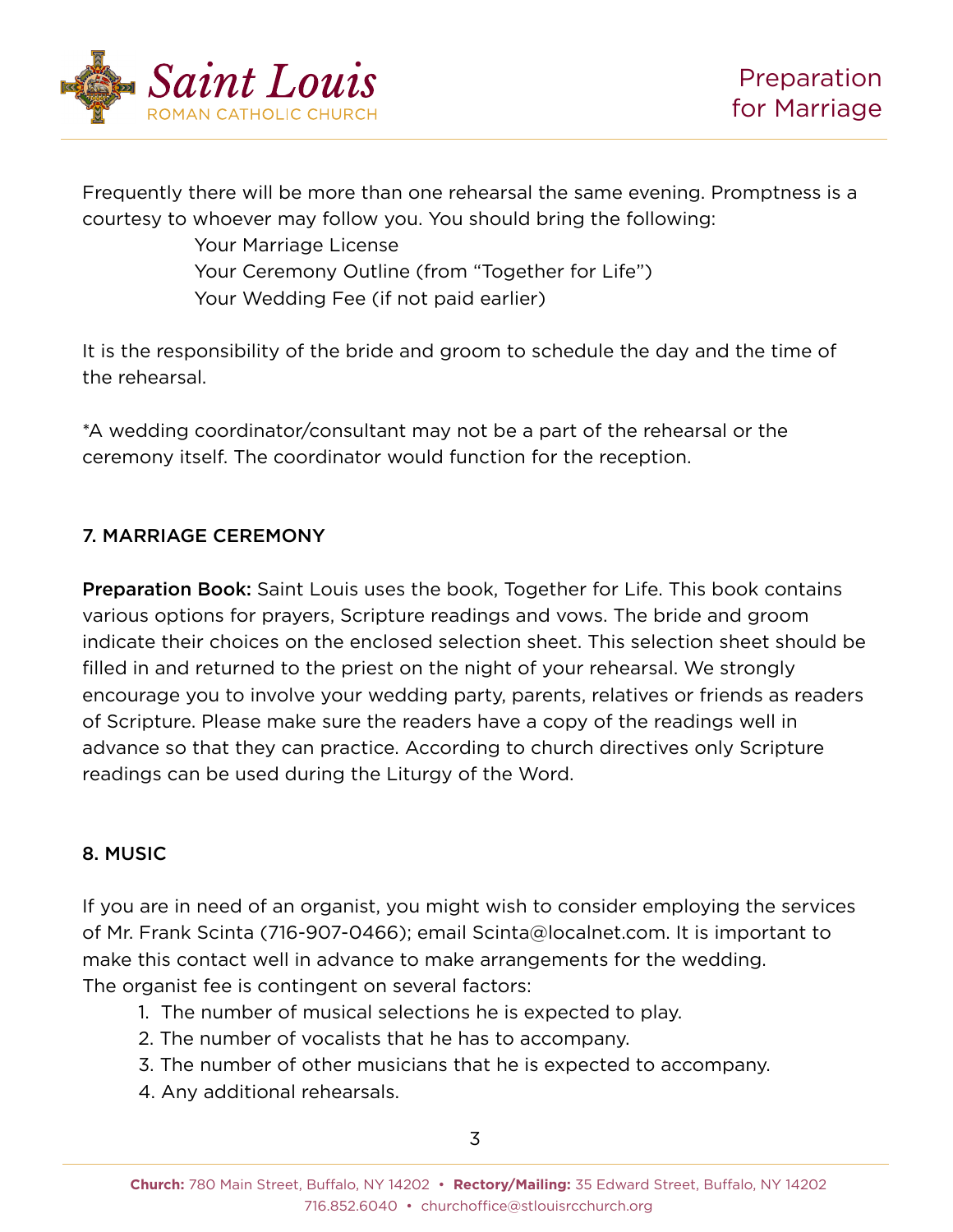

When selecting the music make sure that it reflects the dignity of the sacrament, and that it is appropriate for the liturgical action taking place. Since marriage is a sacrament and is thus an encounter with God, all the elements surrounding the wedding liturgy must reflect our belief that Christ is truly present. It is our policy that all music chosen before, during or after the wedding liturgy, be of a sacred nature, and reflect the Christian understanding of marriage. Recorded music is not permitted.

## FURTHER NOTICES

#### PLEASE BE ON TIME

We try to give each celebration its proper and allotted time, so it is vital that you be on time for both the rehearsal and the wedding. It is important for your wedding to start on time. We recommend that the ushers be in the church 30 minutes before the wedding Mass begins to seat the guests in their proper places. The rest of the bridal party should be there 15 minutes beforehand to allow time to prepare for the procession.

## ALTAR SERVERS

We have no scheduled altar servers. You may bring servers from your own parish; they should bring their own robes.

## FLOWERS AND DECORATIONS

Arrange with your florist for church flowers and the optional white aisle runner (125). Ask the florist to call the rectory at 852-6040 for a specific time to deliver the floral arrangements and arrange them. All flowers are to be left in the church. Once you present gifts to the Lord it is most inappropriate to take them away. Many brides and grooms include in their program, "Church flowers have been donated in memory of N\_\_\_\_\_\_\_\_\_\_\_ and N\_\_\_\_\_\_\_\_\_\_\_\_." - a good way of remembering and mentioning deceased loved ones.

For safety reasons, please DO NOT THROW ANYTHING IN OR OUTSIDE THE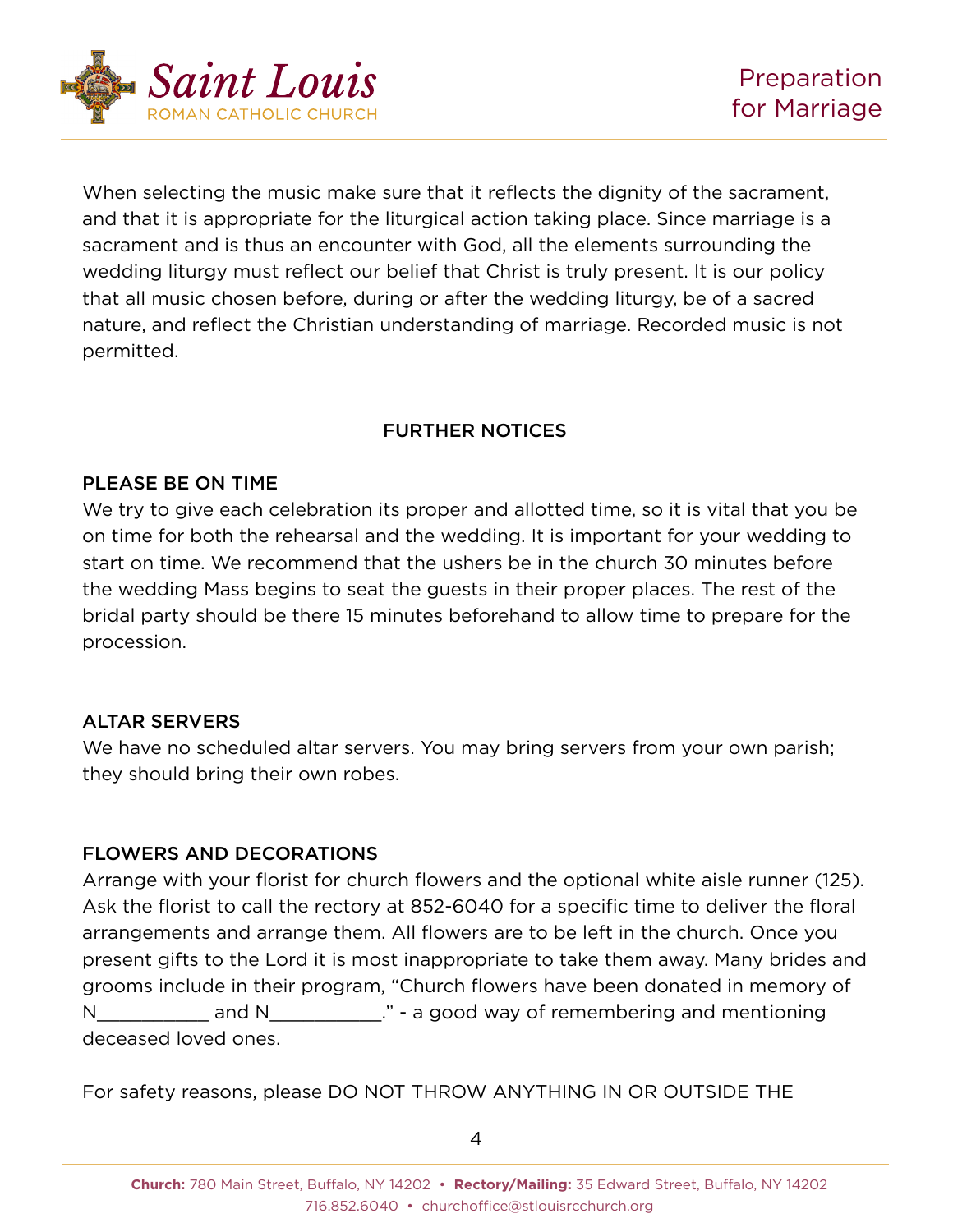

CHURCH (RICE, BIRDSEED, CONFETTI, ROSE PETALS, ETC. NO BALLOONS, SPARKLERS.) Thank you for your cooperation.

#### PHOTOGRAPHER

Please have the photographer and/or videographer consult with the priest before the ceremony. The photographer should not distract or interrupt the ceremony. If the church schedule permits it you may take set poses after the ceremony. Please check with church before the date of the wedding. A truly professional photographer should be able to obtain the necessary pictures and hardly be noticed. Family members and friends should likewise not cause a distraction with their cameras.

## RECEPTION LINE AND PHOTOGRAPHS

We allow two hours between each event celebrated at St. Louis. Provided your wedding begins on time, there should be time if you wish to have a receiving line at the front door of the church. If you have a receiving line at your reception, then one in church is not appropriate. Pictures may be taken after the ceremony, but the wedding party must be clear of the church by 3:30 p.m. if wedding is on Saturday.

## REGISTRATION

You are most welcome to register at St. Louis and become a member of the parish here. To register, simply call the Rectory Office at 852-6040, Monday – Friday during business hours (9:00 a.m. – 2:00 p.m.). Registration forms are also available in the church.

## THE CELEBRANT OF THE WEDDING

Usually your wedding will be witnessed by the Pastor of St. Louis, or a priest who has been especially invited to do so. The gift for this individual is your responsibility.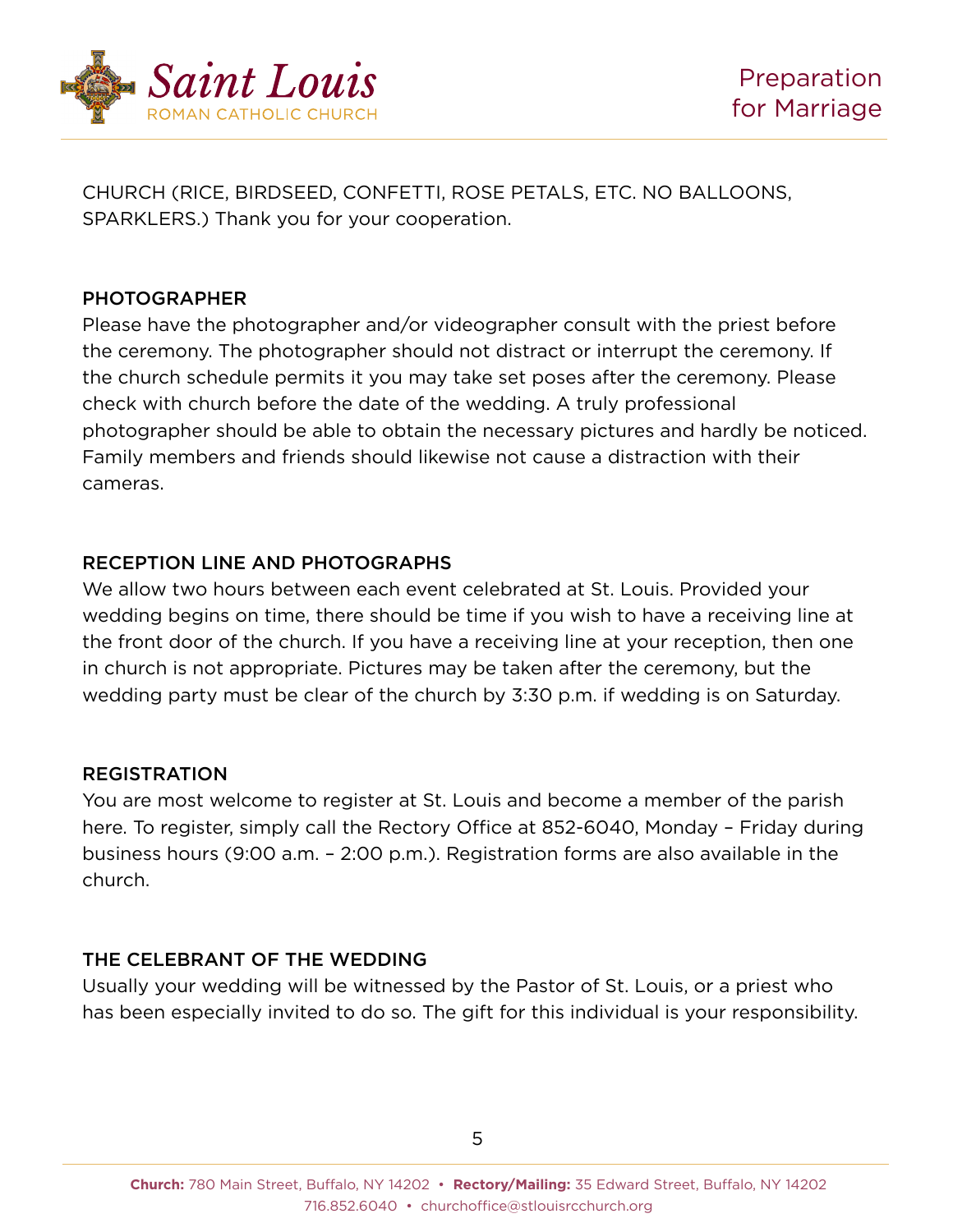

#### WEDDING OFFERING

The offering is \$600.00 which includes the church, parish priest and a secure parking lot. A \$300.00 non-refundable deposit is required at time of arranging date for service. This deposit is part of the total fee. The services for the music director are not included in this amount.

If you have an outside priest or deacon officiate at your wedding, you will be expected to provide for them privately. The outside celebrant is responsible for all preparations, including pre-nuptial investigation, rehearsal, as well as ceremony. If your priest does not conduct the pre-nuptial investigation 30 days before the wedding, please inform us. There is still the above fee for use of the church. Please mark the envelope with the church fee for Saint Louis Church. If payment is by check, make the check payable to Saint Louis Church.

Please give the church the fee minus the deposit prior to the rehearsal. In order to confirm the date for your wedding, we must receive the \$300.00 deposit first. Dates cannot be arranged without the necessary deposit.